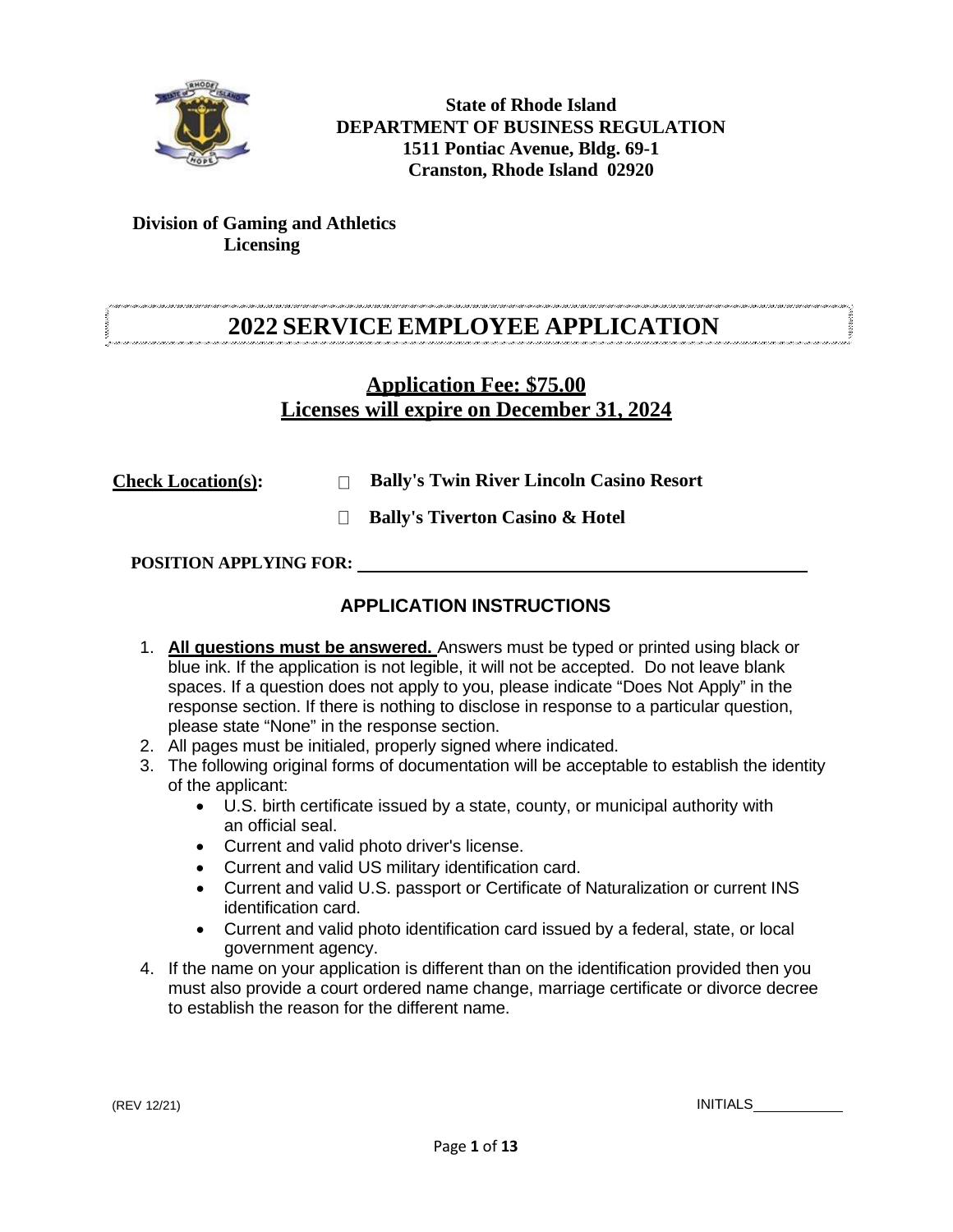5. A complete National BCI Check must be conducted before your license is issued. Please see instructions below:

#### **RI State Police** (BCI)

- Located at the Bally's Twin River Lincoln Casino Resort/Bally's Tiverton Casino & Hotel State Office. Please see dates and times on the Department of Business Regulation's website at: [www.dbr.ri.gov](http://www.dbr.ri.gov/)
- PAYMENT Employees of the Gaming Facility must visit the Gaming Facilities Human Resource Department prior to fingerprinting
- Applicant must bring positive ID

### **OR**

#### **Rhode Island Department of Attorney General** (BCI) (401) 274-4400

- Check, Money Order or Credit/Debit Card **payable to: "B.C.I"** in the amount of \$35.00
- Monday–Friday 8:30am-4:30pm
- Applicant must bring positive ID
- FBI results of the Live Scan will be forwarded to the Lottery Security Office
- 6. An original, completed, application will be reviewed by the Division of Gaming and Athletics Licensing ("Division"). Application fees are non-refundable, and applications become the property of the Division. Paper application, along with a check or money order, *No cash is accepted***, payable to:** "**State of Rhode Island, General Treasurer"**, may be obtained from and submitted to either satellite office of the Division located at:

Bally's Twin River Lincoln Casino Resort 100 Twin River Road Lincoln, Rhode Island 02865

OR

Bally's Tiverton Casino & Hotel 777 Tiverton Casino Boulevard Tiverton, Rhode Island 02878

Individual offices at each facility can be located by contacting any employee for directions upon arrival at the facility. **YOU SHOULD SUBMIT YOUR APPLICATION TO THE DEPARTMENT OF BUSINESS REGULATION AND NOT YOUR EMPLOYER IN ORDER TO PROTECT THE CONFIDENTIALITY OF THE INFORMATION IN YOUR APPLICATION.**

7. Once your application is approved and your identity verified by the State Office at Bally's Twin River Lincoln Casino Resort/Bally's Tiverton Casino & Hotel, you will be photographed.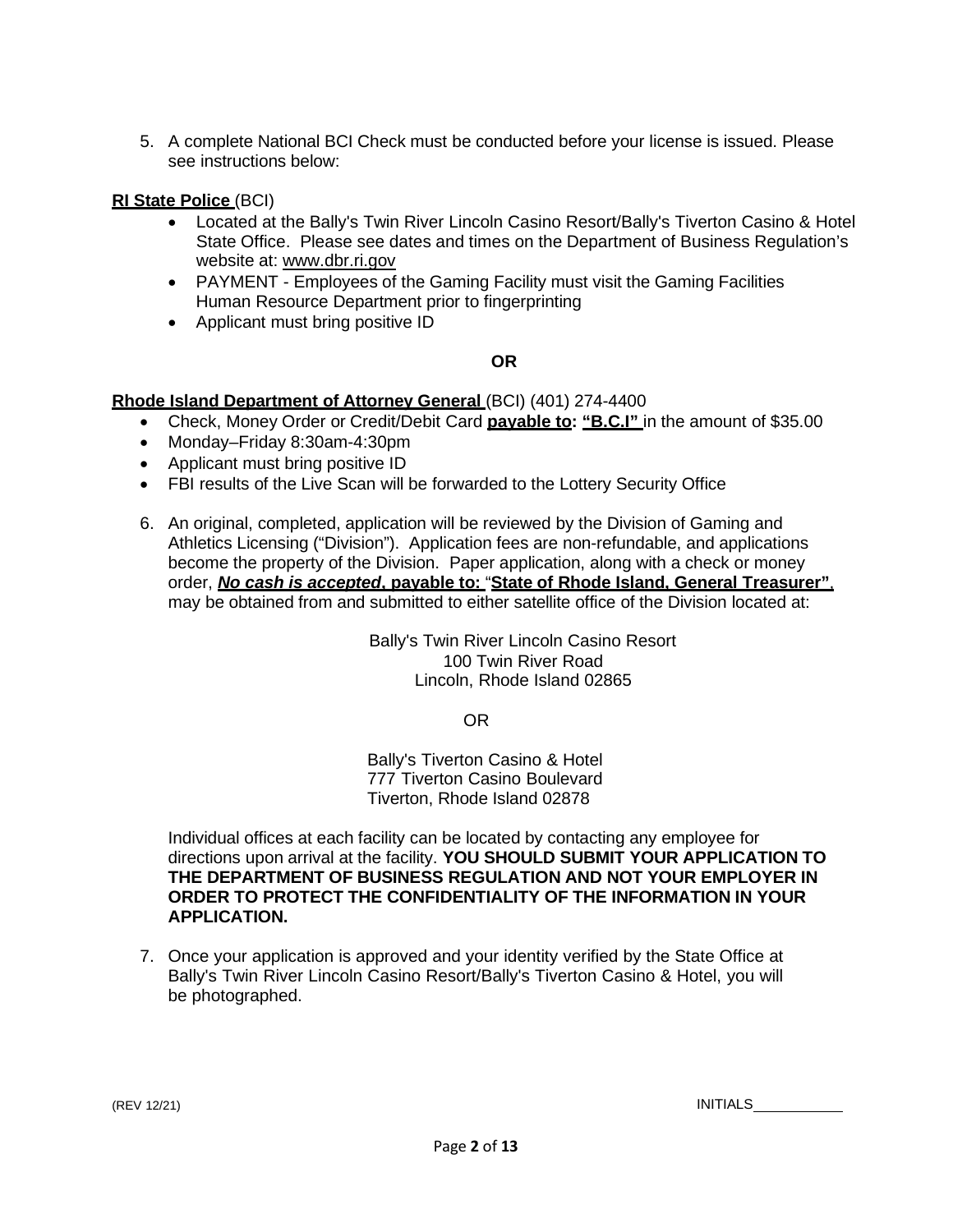8. Should you be unable to understand this form fully in English, it is your responsibility to acquire adequate means of translation.

> Si usted no puede entender este formulario completamente en Ingles, es su responsabilidad de obtener los metodos necesarios de traduccion.

- 9. You must provide the Division with any change of address as all notices concerning your license are sent to the address you have provided on this form.
- 10. Failure to answer any question completely and truthfully will result in denial of your Service Employee Application.
- 11. All written correspondence regarding this form shall be directed to the following:

Department of Business Regulation Division of Gaming and Athletics Licensing John O. Pastore Center Attn: Christina Tobiasz 1511 Pontiac Avenue, Bldg. 69-1 Cranston, Rhode Island 02920

## **E-MAIL ADDRESS:**

| <b>LAST NAME:</b>                |                                                                                                                                                      |              | <b>FIRST NAME:</b>                                             |                 | <b>MIDDLE NAME:</b> |                                                                                        | <b>MAIDEN NAME:</b> |                      |
|----------------------------------|------------------------------------------------------------------------------------------------------------------------------------------------------|--------------|----------------------------------------------------------------|-----------------|---------------------|----------------------------------------------------------------------------------------|---------------------|----------------------|
|                                  |                                                                                                                                                      |              |                                                                |                 |                     |                                                                                        |                     |                      |
|                                  | <b>Current Residence Address:</b>                                                                                                                    |              | <b>Street</b>                                                  |                 |                     | City                                                                                   | <b>State</b>        | Zip Code             |
|                                  |                                                                                                                                                      |              |                                                                |                 |                     |                                                                                        |                     |                      |
| <b>DATE OF BIRTH:</b>            |                                                                                                                                                      |              | <b>SOCIAL SECURITY #:</b>                                      |                 |                     | <b>TELEPHONE #:</b>                                                                    |                     | <b>CELL PHONE #:</b> |
| <b>HEIGHT:</b>                   | <b>WEIGHT:</b>                                                                                                                                       |              | <b>HAIR:</b>                                                   | EYES:           | <b>GENDER:</b>      |                                                                                        | <b>RACE:</b>        |                      |
|                                  |                                                                                                                                                      |              |                                                                |                 |                     | $\sqsubset$ Female                                                                     |                     |                      |
|                                  |                                                                                                                                                      | $\Gamma$ YES |                                                                |                 |                     | ⊺ Male                                                                                 |                     |                      |
|                                  | ** All Naturalized Citizens must provide their Certificate of<br><b>Naturalization or U.S. Passport</b><br>Are you a U.S. Citizen?<br>$\sqsubset$ NO |              |                                                                |                 |                     |                                                                                        |                     |                      |
| Place of Birth: (State, Country) |                                                                                                                                                      |              | <b>Alien Registration Card No.:</b><br><b>Expiration Date:</b> |                 |                     |                                                                                        |                     |                      |
|                                  |                                                                                                                                                      |              |                                                                |                 |                     |                                                                                        |                     |                      |
|                                  |                                                                                                                                                      |              |                                                                |                 |                     | Type of Identification Required—Including at least one with a photograph: (Check Two): |                     | Other                |
|                                  | <b>Driver's License</b><br>Other                                                                                                                     |              |                                                                | <b>Passport</b> |                     | <b>Social Security Card</b>                                                            |                     |                      |

## **1.) PERSONAL INFORMATION**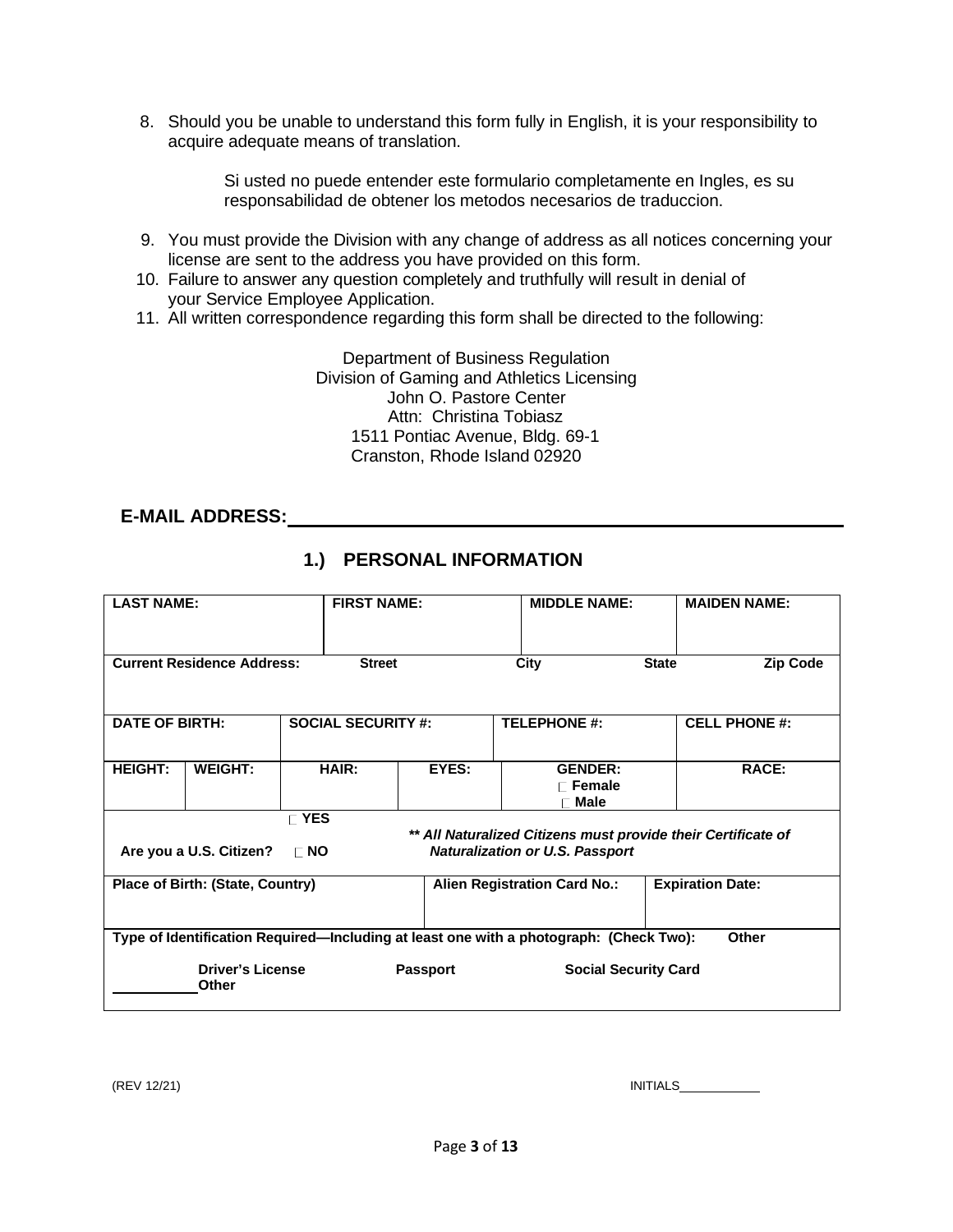2.) Have you been known by any other name or names other than those listed above? If yes, list **the additional names below:**

3.) If you are a naturalized citizen of the United States, did you attach a copy of your certificate of **naturalization or U.S. passport to this application? Yes No 4.) If you are not a citizen of the United States, please indicate: A. Port of Entry to the United States: B. Name and address of sponsor upon your arrival: 5.) If you are not a United States citizen, but you are a legally authorized permanent resident alien or authorized to be employed in the United States, please attach a copy of your INS identification card to this application. Also provide the number in the space below: INS "A" number: Expiration Date: 6.) Have you lived at your current address for less than one year? Yes No If yes, list all of your residences during the past year except your current residence. Dates Address From: To: (No., Street, Apt., City, State, Country & Zip Code)**

**7.) Give the name of your present spouse (Maiden name if applicable):**

(REV 12/21) INITIALS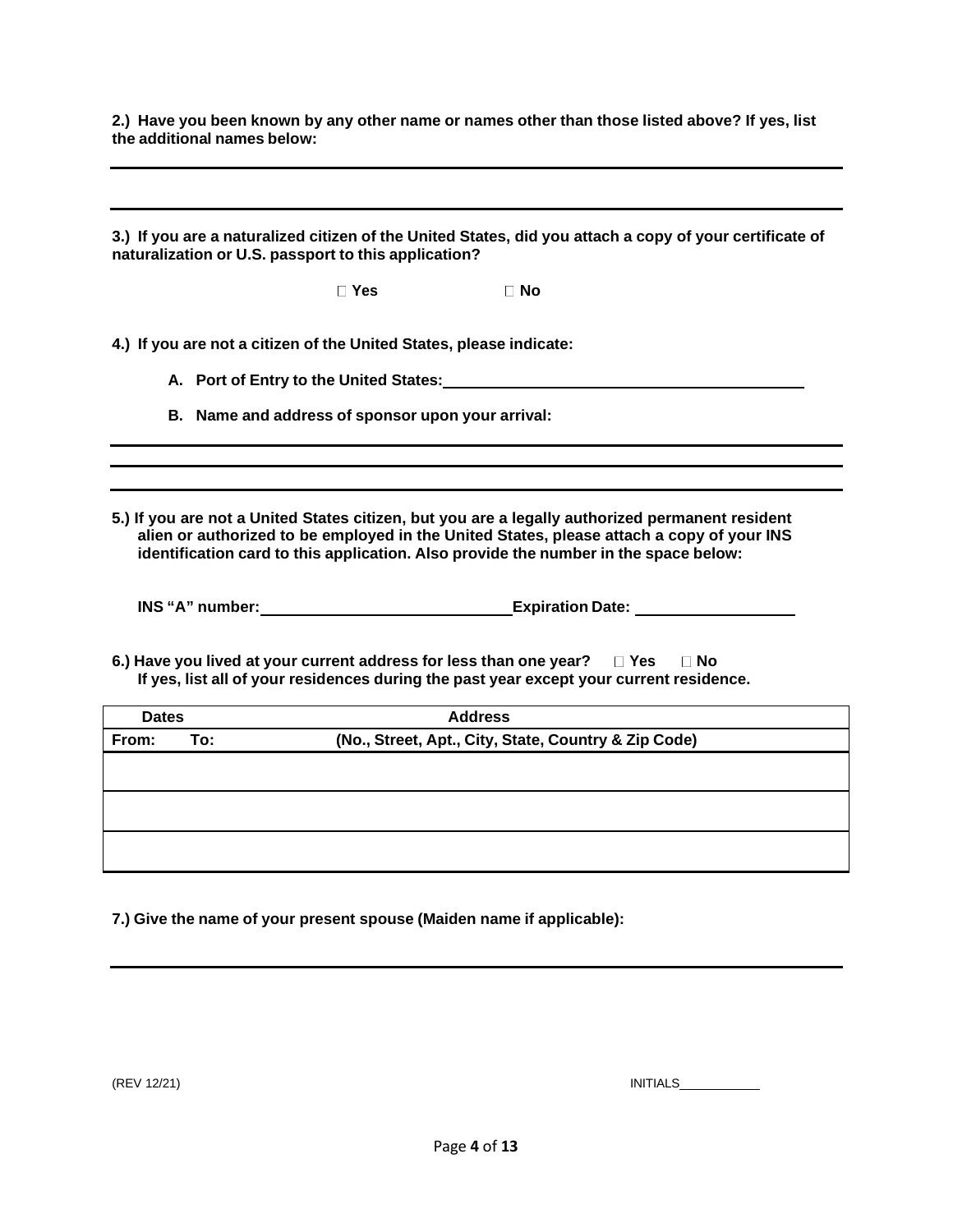### **8.) Employment Information**

#### **a.) List the last three (3) jobs beginning with the applicant's current employment and work backwards. List the applicant's work history, including all periods of unemployment, military service, and self-employment, including any work performed or services provided as an independent contractor.**

| Name of Employer:             | <b>Telephone Number of Employer:</b> |                |        |           | (MO./YR.) |
|-------------------------------|--------------------------------------|----------------|--------|-----------|-----------|
| <b>Address of Employer:</b>   | City:                                | <b>County:</b> | State: | Zip Code: |           |
| <b>Position Held:</b>         | Name of Supervisor:                  |                |        |           |           |
| <b>Description of Duties:</b> |                                      |                |        |           |           |

| Name of Employer:             |       | <b>Telephone Number of Employer:</b> |        | (MO./YR.) |  |  |
|-------------------------------|-------|--------------------------------------|--------|-----------|--|--|
| <b>Address of Employer:</b>   | City: | County:                              | State: | Zip Code: |  |  |
| <b>Position Held:</b>         |       | Name of Supervisor:                  |        |           |  |  |
| <b>Description of Duties:</b> |       |                                      |        |           |  |  |

| Name of Employer:             | <b>Telephone Number of Employer:</b> |         |        |           | (MO./YR.) |
|-------------------------------|--------------------------------------|---------|--------|-----------|-----------|
| <b>Address of Employer:</b>   | City:                                | County: | State: | Zip Code: |           |
| <b>Position Held:</b>         | <b>Name of Supervisor:</b>           |         |        |           |           |
| <b>Description of Duties:</b> |                                      |         |        |           |           |

**9.) Have you ever applied to the Division of Gaming and Athletics Licensing for any license in the past? Yes No If yes, complete the following:**

| A. Type of license applied for: |  |
|---------------------------------|--|
|                                 |  |

- **B. Date Application was filed:**
- **C. Disposition (Granted, Pending, Denied)**
- **D. If issued provide license number:**

(REV 12/21) INITIALS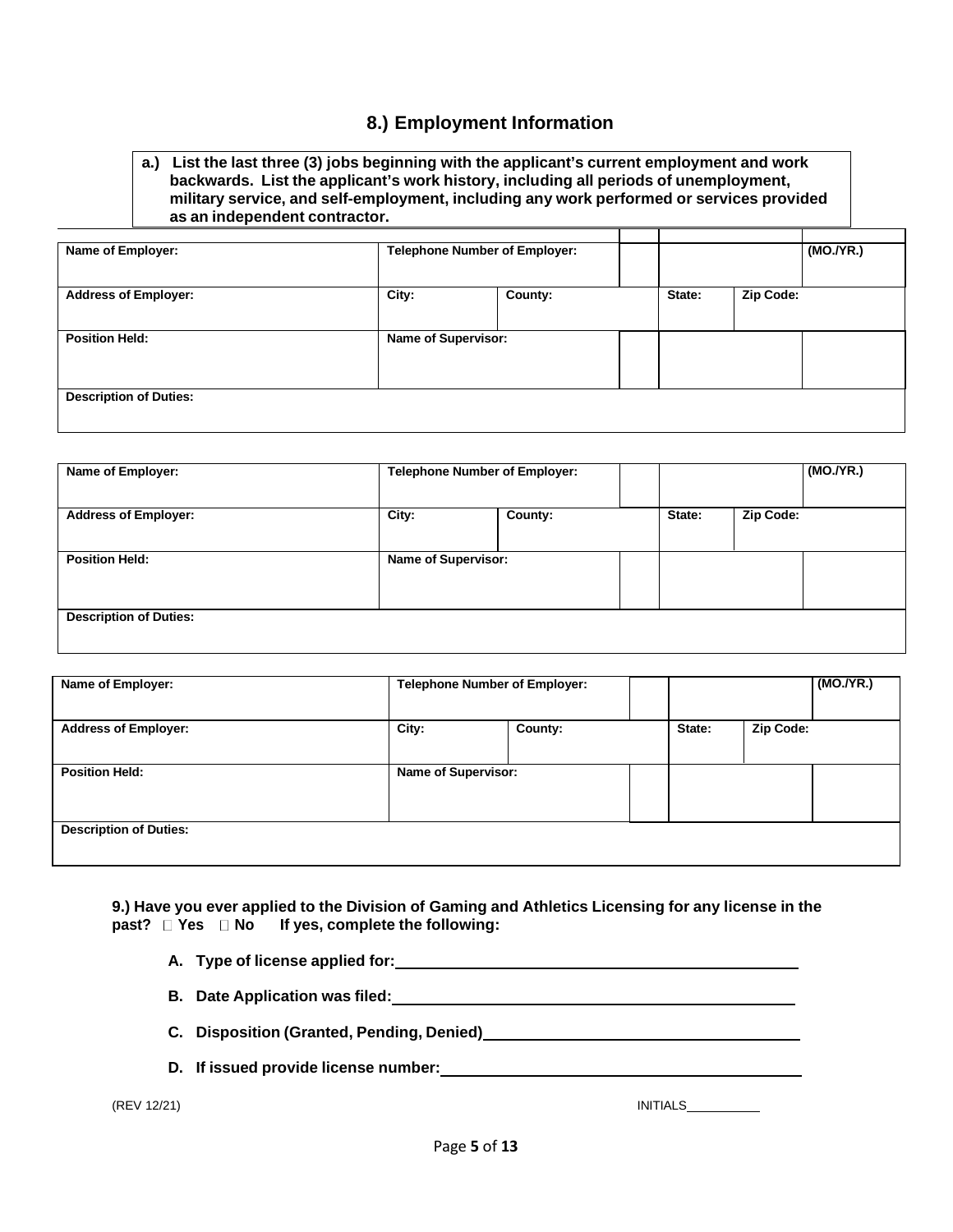10.) Have you ever applied in any other jurisdiction for a license to participate in a lawful gaming **operation? (Including casino gaming, horse racing, dog racing, pari-mutuel operation, lottery, sports betting, etc.)? Yes No If yes, complete the following:**

| A. Type of license applied for:           |
|-------------------------------------------|
| <b>B. Date Application was filed:</b>     |
| C. Disposition (Granted, Pending, Denied) |
| D. If issued provide license number:      |
| E. Name of licensing agency:              |
| F. Position sought or held:               |
| G. Type of gaming operation:              |

## **11.) CIVIL, CRIMINAL AND INVESTIGATORY PROCEEDINGS CONFIDENTIAL**

**The next question asks about any arrests, charges or offenses you may have committed. Prior to answering the question, carefully review the definitions and instructions which follow:**

**For purposes of this question, the words:**

**"Arrest" includes any detaining, holding or taking into custody by any police or other law enforcement authorities to answer for the alleged performance of any "offense".**

**"Charge" includes any indictment, complaint, information, summons, or other notice of the alleged commission of any "offense".**

**"Offense" includes all felonies, crimes, misdemeanors, disorderly person offenses, driving while intoxicated/impaired motor vehicle offenses, violation of probation or any other court order. Juvenile offenses are not reportable.**

| a) Has the applicant ever been detained, issued a summons or citation, arrested,     |
|--------------------------------------------------------------------------------------|
| charged, indicted or forfeited bail for any criminal offense or violation for any    |
| reason whatsoever within the last ten (10) years? If YES, provide details below. All |
| detentions, summonses and citations, arrests, charges, and indictments shall be      |
| included even if the final result was the dismissal of charges or expungement.       |
| Applicant shall include all DWI/DUI charges; however, minor traffic violations need  |
| not be included.                                                                     |
| I 1 YES I 1 NO                                                                       |
|                                                                                      |

| Date of Arrest: | <b>Type of Charge or Offense:</b>         | Location of Offense (Include City, State): |  |
|-----------------|-------------------------------------------|--------------------------------------------|--|
|                 | Name of Arresting Law Enforcement Agency: |                                            |  |
|                 |                                           |                                            |  |
|                 |                                           | <b>INITIALS</b>                            |  |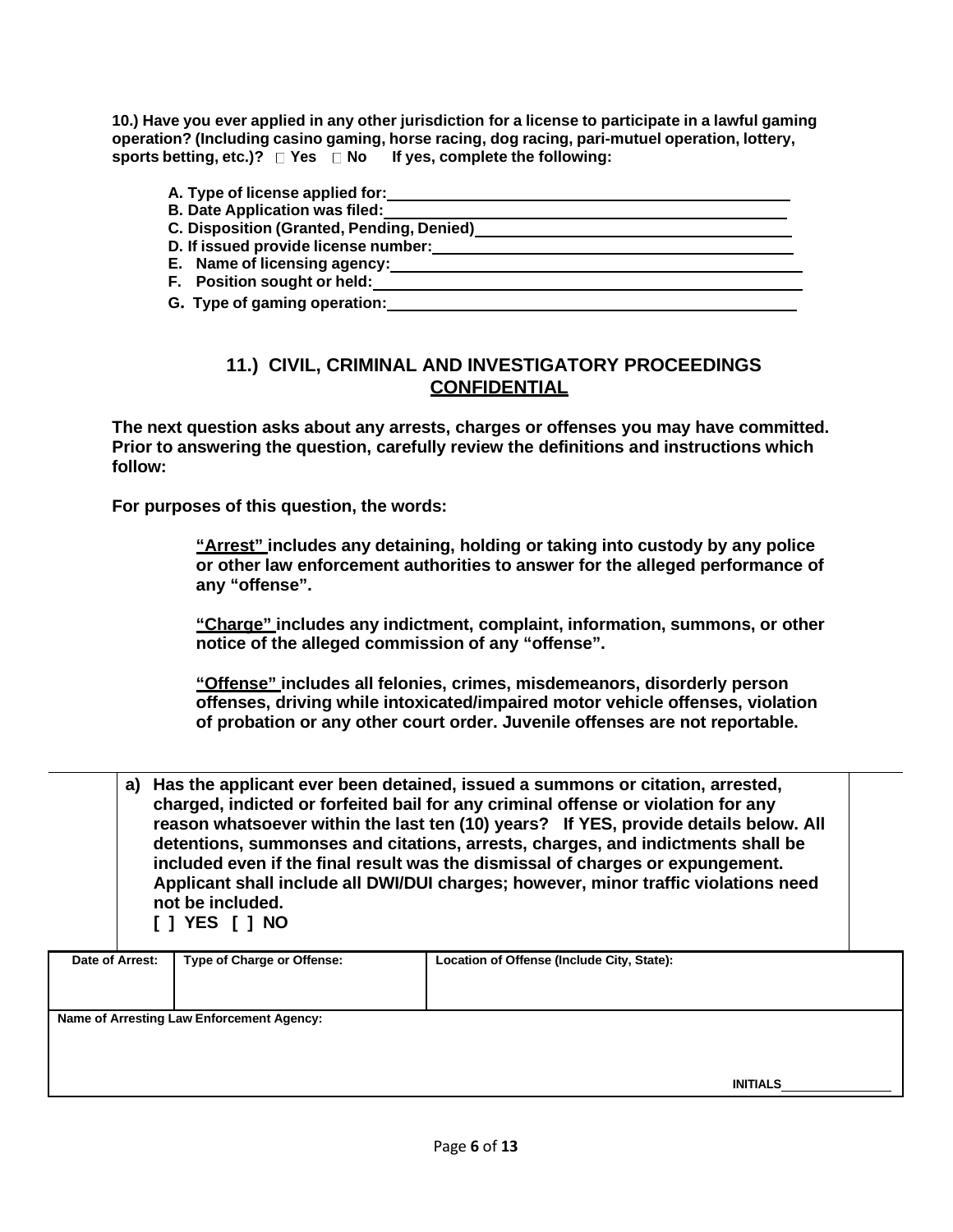| Sentence Received: | □ Charges Dismissed<br>$\Box$ Convicted<br>$\Box$ Acquitted<br><b>Complaint or Summons Issued</b> | Disposition of Arrest (Check All Applicable):<br>□ Charges Reduced<br>$\Box$ Pending<br>$\Box$ Nolo Contendere | Has This Arrest<br>Been Expunged? |
|--------------------|---------------------------------------------------------------------------------------------------|----------------------------------------------------------------------------------------------------------------|-----------------------------------|
|                    | ate of Disposition:                                                                               |                                                                                                                |                                   |

| Date of Arrest:    | Type of Charge or Offense:                | Location of Offense (Include City, State):    |                 |  |  |
|--------------------|-------------------------------------------|-----------------------------------------------|-----------------|--|--|
|                    |                                           |                                               |                 |  |  |
|                    |                                           |                                               |                 |  |  |
|                    | Name of Arresting Law Enforcement Agency: |                                               |                 |  |  |
|                    |                                           |                                               |                 |  |  |
|                    |                                           |                                               |                 |  |  |
| Sentence Received: |                                           | Disposition of Arrest (Check All Applicable): | Has This Arrest |  |  |
|                    |                                           | □ Charges Reduced<br><b>Charges Dismissed</b> | Been Expunged?  |  |  |
|                    |                                           | $\Box$ Pending<br>Convicted                   |                 |  |  |
|                    |                                           | □ Nolo Contendere<br>Acquitted                |                 |  |  |
|                    |                                           | <b>Complaint or Summons Issued</b>            |                 |  |  |
|                    |                                           | Date of Disposition:                          |                 |  |  |
|                    |                                           |                                               |                 |  |  |
|                    |                                           |                                               |                 |  |  |
| Date of Arrest:    | Type of Charge or Offense:                | Location of Offense (Include City, State):    |                 |  |  |
|                    |                                           |                                               |                 |  |  |
|                    |                                           |                                               |                 |  |  |
|                    | Name of Arresting Law Enforcement Agency: |                                               |                 |  |  |
|                    |                                           |                                               |                 |  |  |
| Sentence Received: |                                           |                                               | Has This Arrest |  |  |
|                    |                                           | Disposition of Arrest (Check All Applicable): | Been Expunged?  |  |  |
|                    |                                           | □ Charges Reduced<br><b>Charges Dismissed</b> |                 |  |  |
|                    |                                           | $\Box$ Pending<br>Convicted                   |                 |  |  |
|                    |                                           | □ Nolo Contendere<br>Acquitted                |                 |  |  |
|                    |                                           | Complaint or Summons Issued                   |                 |  |  |
|                    |                                           | Date of Disposition:                          |                 |  |  |
|                    |                                           |                                               |                 |  |  |
|                    |                                           |                                               |                 |  |  |

**b.) Has the applicant ever been convicted of, or plead guilty or nolo contendere to, any charge or offense within the last 20 years? If YES, provide details below. Applicant shall include all DWI/DUI convictions; however, minor traffic convictions need not be included. Attach certified copies of documents relating to each matter to this application. [ ] YES [ ] NO**

| Date of Offense:<br>1.)                                                                          | Offense: | Location of Offense (City, State): |  |  |  |  |
|--------------------------------------------------------------------------------------------------|----------|------------------------------------|--|--|--|--|
|                                                                                                  |          |                                    |  |  |  |  |
|                                                                                                  |          |                                    |  |  |  |  |
|                                                                                                  |          |                                    |  |  |  |  |
| Sentence (Convicted, Afford Plea, Plea of Nolo Contendere, Acquitted, Dismissed, Pending, Etc.): |          |                                    |  |  |  |  |
|                                                                                                  |          |                                    |  |  |  |  |
|                                                                                                  |          |                                    |  |  |  |  |
|                                                                                                  |          |                                    |  |  |  |  |
|                                                                                                  |          | INITIALS                           |  |  |  |  |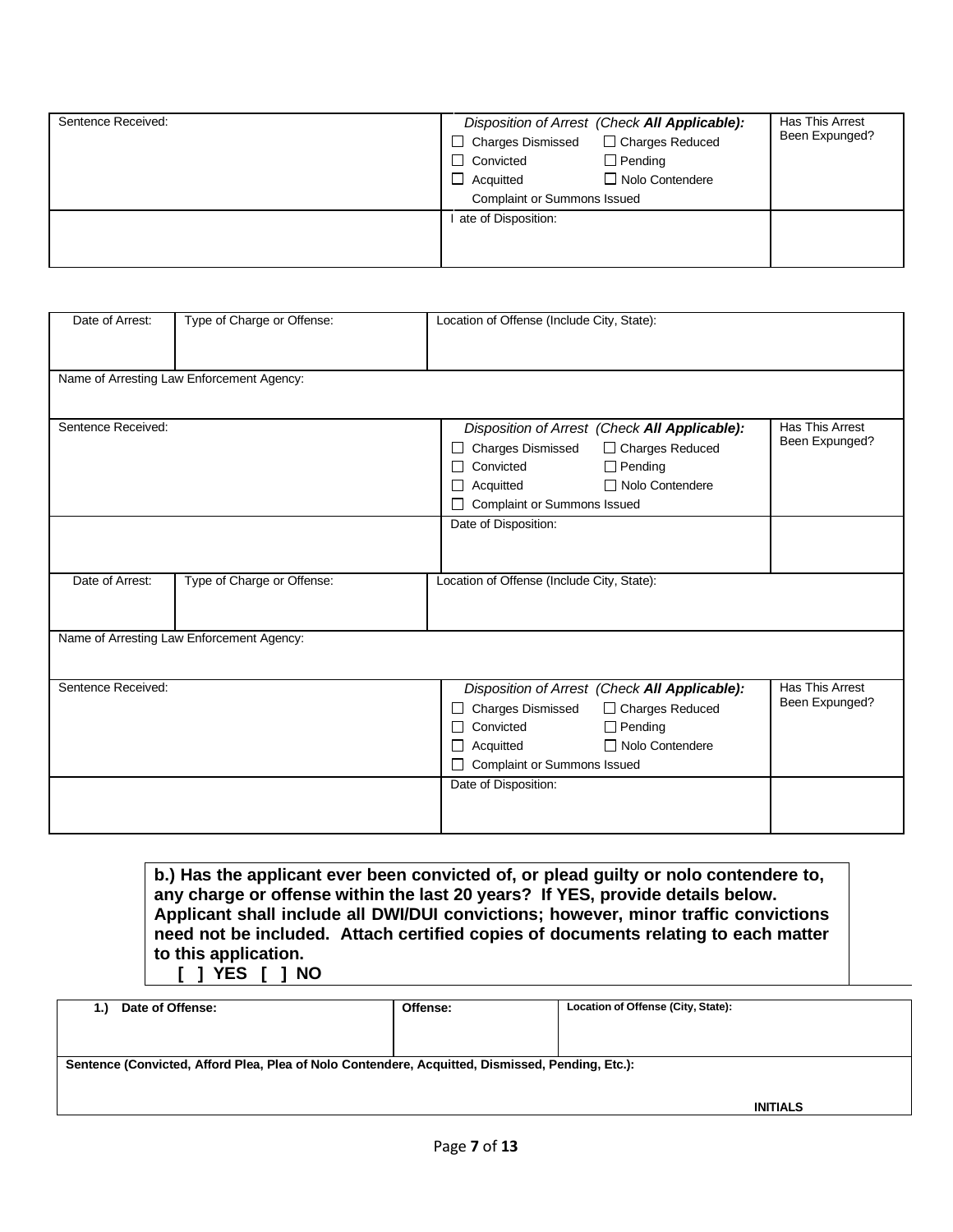| 2.1                                                                                              | Date of Offense: | Offense: | Location of Offense (City, State): |  |  |  |
|--------------------------------------------------------------------------------------------------|------------------|----------|------------------------------------|--|--|--|
|                                                                                                  |                  |          |                                    |  |  |  |
|                                                                                                  |                  |          |                                    |  |  |  |
| Sentence (Convicted, Afford Plea, Plea of Nolo Contendere, Acquitted, Dismissed, Pending, Etc.): |                  |          |                                    |  |  |  |
|                                                                                                  |                  |          |                                    |  |  |  |
|                                                                                                  |                  |          |                                    |  |  |  |
|                                                                                                  |                  |          |                                    |  |  |  |

# **12.) REFERENCES**

#### **List the name, address and telephone number, including area code, of three references: (Do not list relatives as references).**

### **Reference #1**

|             | Reference #2                                                                                                                                                                                                                         |
|-------------|--------------------------------------------------------------------------------------------------------------------------------------------------------------------------------------------------------------------------------------|
|             |                                                                                                                                                                                                                                      |
|             |                                                                                                                                                                                                                                      |
|             | Telephone: <u>Contract Communication</u> Contract Communication Communication Communication Communication Communication                                                                                                              |
|             |                                                                                                                                                                                                                                      |
|             | Reference #3                                                                                                                                                                                                                         |
|             | Name: Name: Name: Name: Name: Name: Name: Name: Name: Name: Name: Name: Name: Name: Name: Name: Name: Name: Name: Name: Name: Name: Name: Name: Name: Name: Name: Name: Name: Name: Name: Name: Name: Name: Name: Name: Name:        |
|             |                                                                                                                                                                                                                                      |
|             | Telephone: <u>www.community.com/inductors/inductors/inductors/inductors/inductors/inductors/inductors/inductors/inductors/inductors/inductors/inductors/inductors/inductors/inductors/inductors/inductors/inductors/inductors/in</u> |
|             | Occupation/Former Occupation:<br><u>December 2006</u>                                                                                                                                                                                |
| (REV 12/21) | <b>INITIALS</b>                                                                                                                                                                                                                      |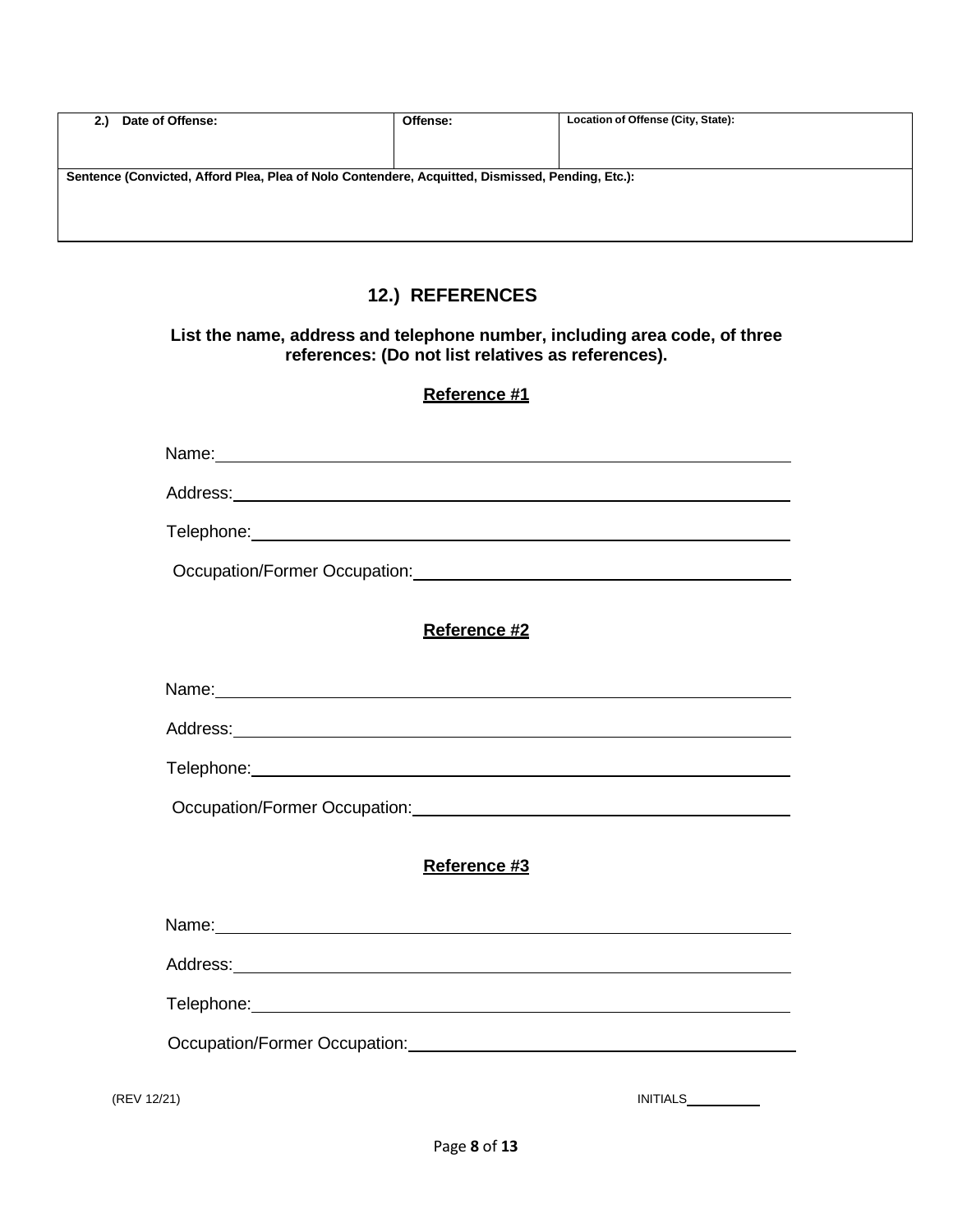| <b>FOR OFFICE USE ONLY</b>                              |                                                                                                                 |  |
|---------------------------------------------------------|-----------------------------------------------------------------------------------------------------------------|--|
| Credential Number: University of the Credential Number: |                                                                                                                 |  |
| Date Submitted: Fee: Fee:                               |                                                                                                                 |  |
| Check/Money Order:<br><u> Check/Money Order</u> :       |                                                                                                                 |  |
|                                                         | Approved DBR Signature: Approved Date: Approved Date:                                                           |  |
|                                                         | Date Entered: University of the Contract of the Contract of the Contract of the Contract of the Contract of the |  |

## **ADDITIONAL SPACE:**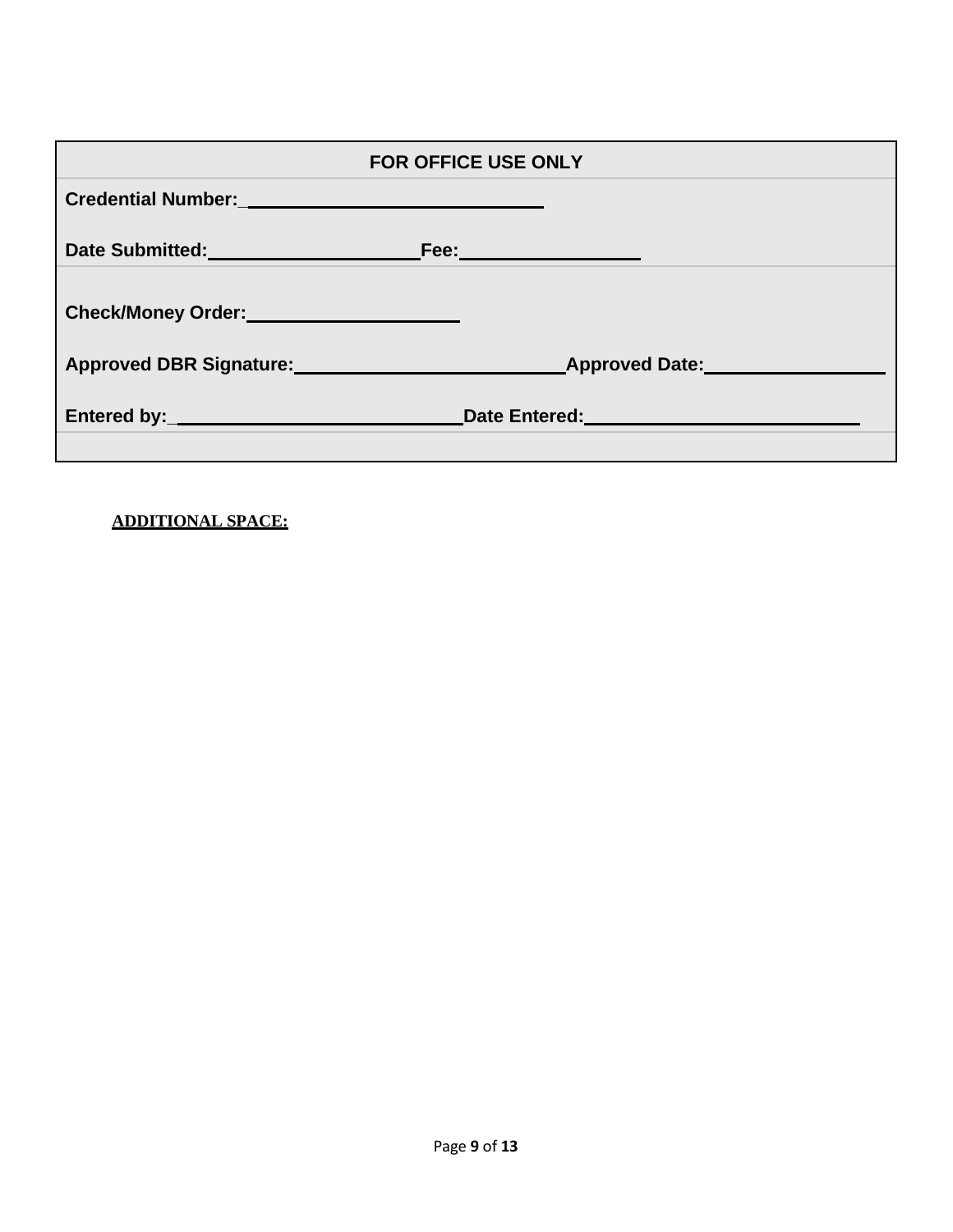# **STATEMENT OF TRUTH**

STATE OF  $\qquad \qquad \vdots$ 

NAME<sub>\_</sub>(Print)

being duly sworn according to law deposes and says:

- 1. I am the applicant who is submitting this application form.
- 2. I personally supplied the information contained in this form.
- 3. I understand and read the English language, or I have had an interpreter read, explain, and record the answer to each and every question on this application form.
- 4. I swear (or affirm) that the foregoing statements made by me are true. I am aware that if any of the foregoing statements made by me are willfully false, I am subject to punishment.

DATED: (Legal Signature)

Signature of Applicant

Subscribed and sworn to before me this day

of  $, 20$  .

Notary Public State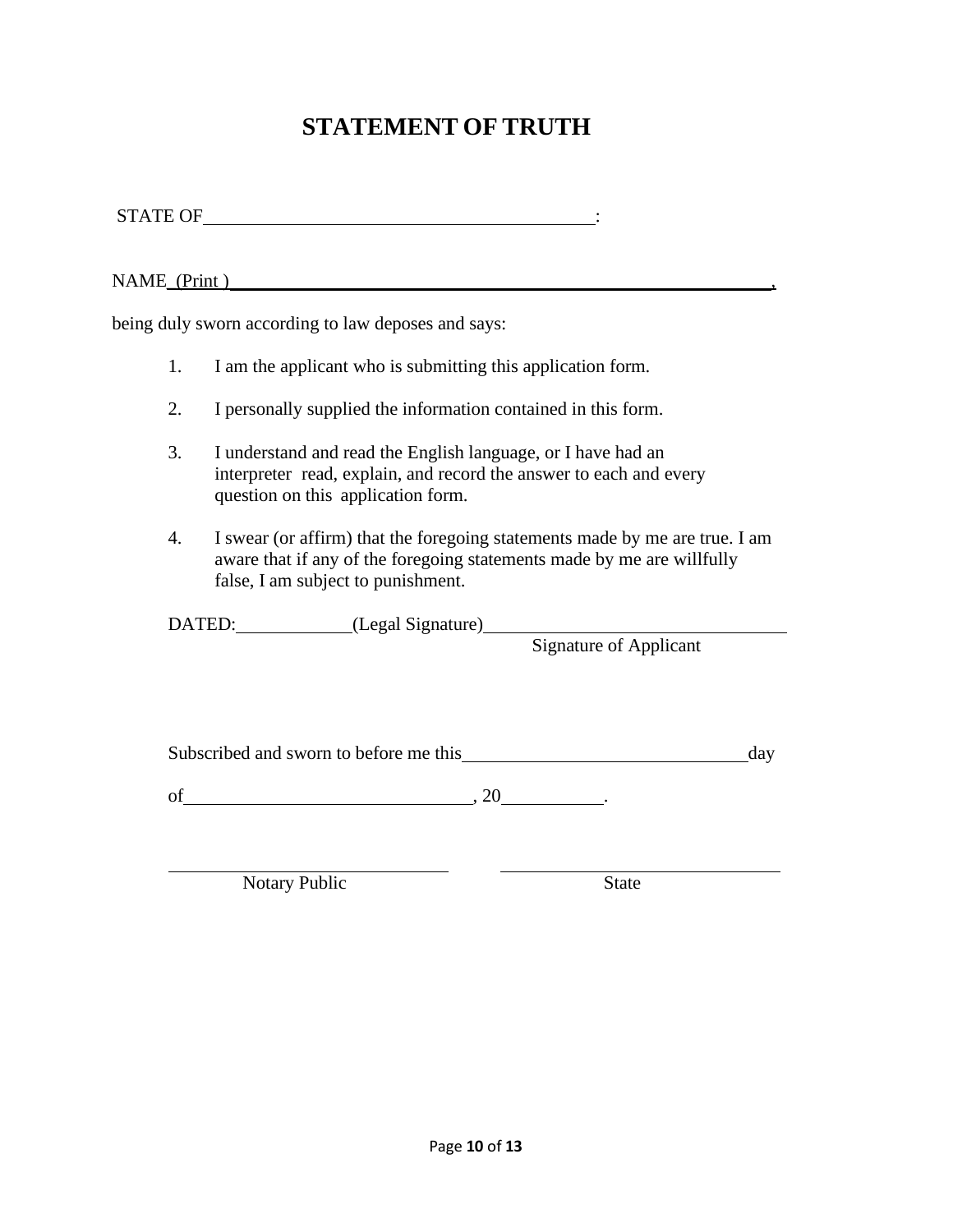# **STATEMENT OF APPLICANT**

In accepting a license issued pursuant to Rhode Island General Laws § 41- 4-*1 et seq*., 42-61.3 *et. seq.*:

I agree to abide by all applicable statutes and regulations.

I understand that I am freely consenting to any warrantless search by any governmental agency within the grounds of Bally's Twin River Lincoln Casino Resort or Bally's Tiverton Casino & Hotel ("the facility"), of the premises, which I occupy, or control, and my personal property and effects at the Facility, and to the seizure of any illegal item, which said search, may produce.

I hereby certify that I have read the foregoing application and affirm that every statement contained therein is true, complete, and correct. I understand that if I misstate or omit any fact, I am subject to the penalties provided by law and by the above-mentioned rules and regulations and my application may be denied.

I hereby authorize the Rhode Island Department of Business Regulation, Division of Gaming and Athletics Licensing, Rhode Island Division of Lotteries and the Gaming Enforcement Unit of the Rhode Island State Police to investigate any and all records relating to or referenced to in this application, including, but not limited to, any criminal conviction. I FULLY UNDERSTAND THE PRECEDING WAIVER.

DATED: (Legal Signature)

Signature of Applicant

Subscribed and sworn to before me this day of

, 20  $\overline{\phantom{a}}$ 

Notary Public State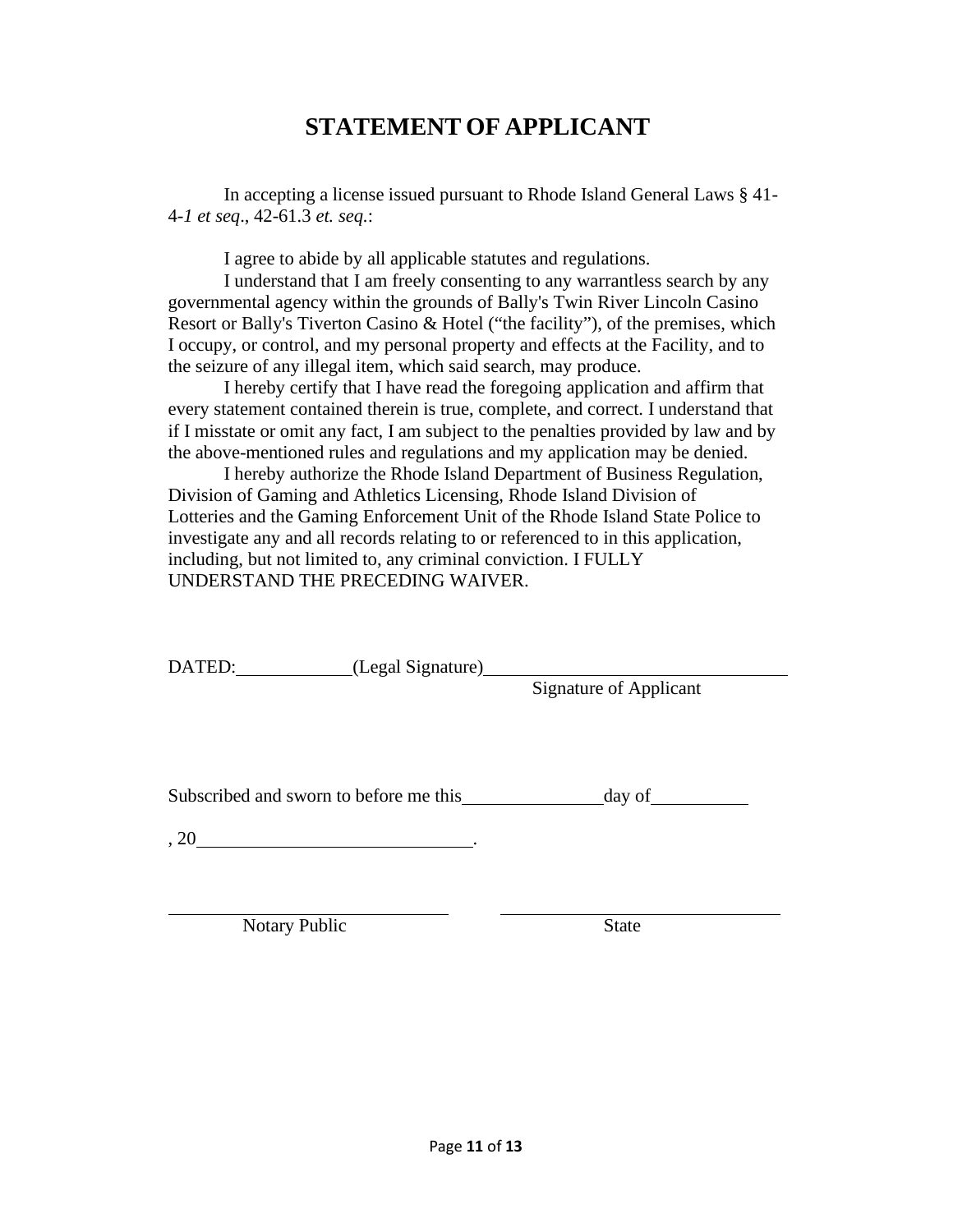# **RELEASEAUTHORIZATION**

To All Courts, Probation Departments, Employers, Banks, and other financial institutions, and All Governmental Agencies – Federal, State and Local, without exception, both foreign and domestic.

I,

(PRINT NAME)

have

authorized the Rhode Island Department of Business Regulation, Division of Gaming and Athletics Licensing, the Rhode Island State Police, and/or the Rhode Island Division of Lotteries, pursuant to R.I. General Law §41-1-1, to conduct a full investigation into my background and activities.

Therefore, you are hereby authorized to release any and all information pertaining to me, documentary or otherwise, as requested by any employee or agent of the Division of Gaming and Athletics Licensing ("Division"), provided that he or she certifies to you that I have an application pending before the Division or that I am presently a licensee, registrant or to her person required to be qualified under the provision of Rhode Island General Laws § 41-4-*1 et seq*:

I understand that this Authorization is to investigate records relating to or referenced in this application or any licensed activity.

This authorization shall supersede and countermand any prior request or authorization to the contrary.

A photostatic copy of this authorization will be considered as effective and valid as the original.

| DATED: (Legal Signature)               |                               |     |
|----------------------------------------|-------------------------------|-----|
|                                        | <b>Signature of Applicant</b> |     |
|                                        |                               |     |
| Subscribed and sworn to before me this |                               | day |
| of                                     |                               |     |
|                                        |                               |     |
| <b>Notary Public</b>                   | <b>State</b>                  |     |